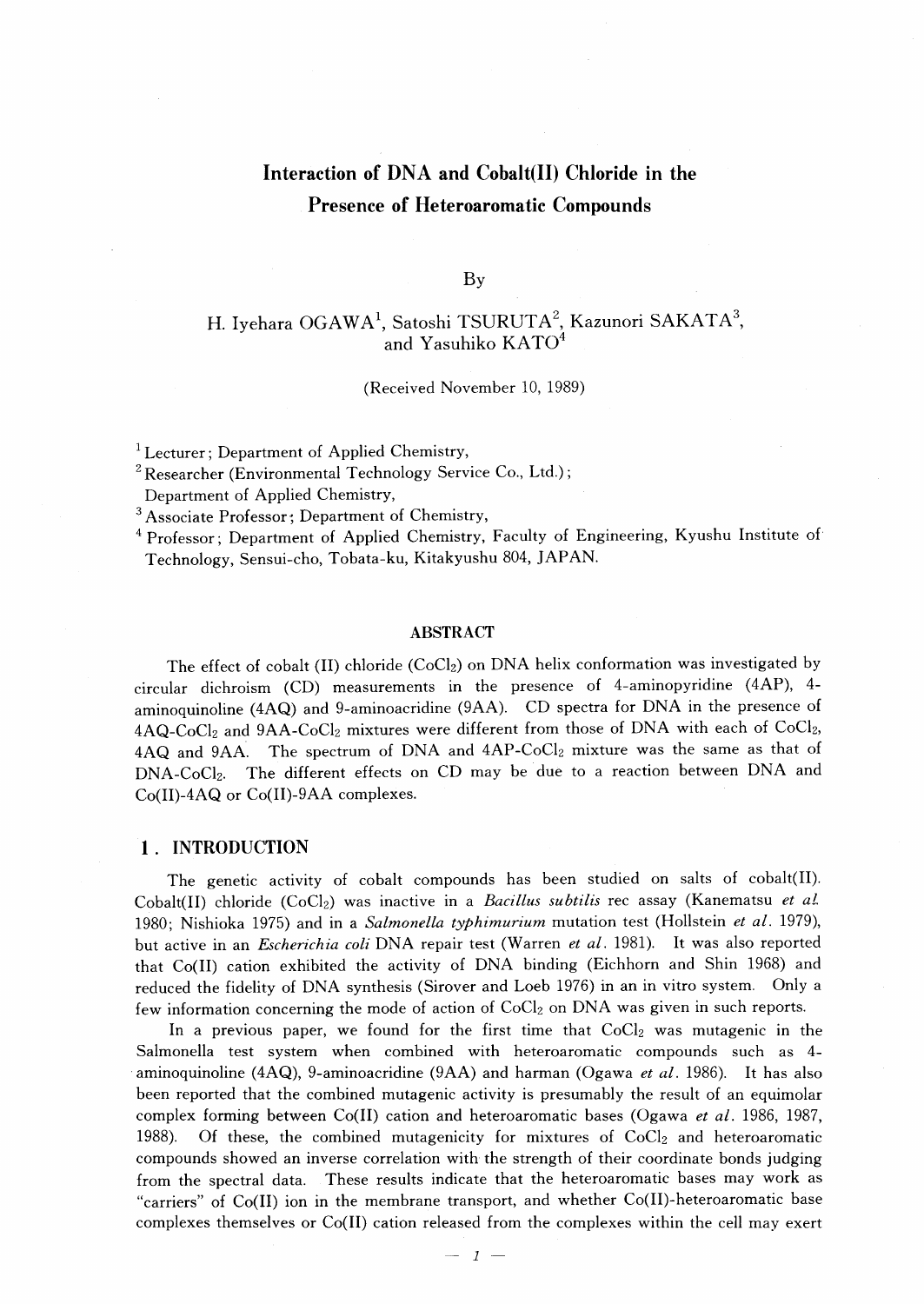a mutagenic effect. Therefore, we decided to investigate the effect of Co(II)-heteroaromatic base complexes to DNA in vitro. For this purpose, we characterized the spectral properties for mixtures of DNA and CoC12 in the presence of heteroaromatic compounds by means of circular dichroism (CD) measurements.

# 2 . MATERIALS AND METHODS

 Calf thymus type I DNA (Sigma Chemical Company, St. Louis, MO, U. S. A.) was used in this study. The DNA was treated twice with phenol and then precipitated with ethanol. Concentrations of DNA are expressed as the molar basis of DNA-phosphate (DNA-P).

 Chemicals used were reagents of the highest grade purchased from Wako Pure Chemicals Industries Ltd. (Osaka) or Nacalai Tesque Inc. (Kyoto). The chemicals were made at 1 mM NaClO<sub>4</sub> (pH 5.5-5.6) in unbuffered systems before use.

 CD spectra were recorded in a spectropolarimeter (J-500A, Japan Spectroscopic Co., Ltd., Tokyo) in 1 mM NaClO<sub>4</sub> at room temperature.

## 3 . RESULTS AND DISCUSSION

 The CD measurements show strong evidence for binding effects and conformational changes in the double helical structure of DNA. As seen in Fig. 1, the CD spectrum of calf thymus DNA (7.  $6 \times 10^{-5}$  M DNA-P) has a positive maximum at 278 nm and a negative maximum at 245 nm in 1 mM NaClO<sub>4</sub> solvent system (pH 5,  $5-5$ , 6). CoCl<sub>2</sub> and heteroaromatic compounds gave no CD band (data not shown). The spectrum for an equimolar mixture of 7.  $6 \times 10^{-5}$  M each of DNA and CoCl<sub>2</sub> decreased the intensity of the positive CD band around 281 nm (Fig. 1A). This may be due to the interaction of the Co(II) ion with the sites of the bases and/or the phosphate residue in DNA. On the other hand, in the spectra for mixtures of the concentrated ratio of 1 4AQ or 0.1 9AA per DNA-P (7.6 $\times$  $10^{-5}$  M) in 1 mM NaClO<sub>4</sub>, the intensity of the CD bands changed and increased around 275 nm for the DNA-4AQ mixture and around 268 nm for the DNA-9AA mixture (Fig. IA). These results indicate that 4AQ and 9AA intercalate into DNA, supporting that their optical activities are increased on CD measurements; 9AA has already been known one of DNA intercalating agents.

Next, we performed the CD measurements for an equimolar mixture of DNA and CoCl<sub>2</sub> in the presence of heteroaromatic compounds. To a solution of  $CoCl<sub>2</sub>$  was first added 4AP (4--aminopyridine), 4AQ or 9AA and then DNA was added 30 min later. In Fig. IB, the CD spectra for the ternary mixture of DNA,  $CoCl<sub>2</sub>$  and  $9AA$  were shown. The spectra were different from those of each DNA-CoCl<sub>2</sub> and DNA-9AA mixtures. Similar phenomenon was also observed when  $9AA$  was replaced by  $4AQ$  (Fig. 1C). These results suggest that those mixtures showed the different interaction to DNA judging from the spectral data for DNA with each of CoCl<sub>2</sub>, 4AQ and 9AA. It may be due to synergism of intercalating and binding to DNA. In the spectra of DNA-4AP and DNA-CoCl<sub>2</sub>-4AP mixtures, the CD bands exhibited the same as that for DNA alone or DNA-CoCl<sub>2</sub>, indicating that the 4AP can not be affected for DNA (Fig. IA and ID).

We have shown previously that the combined mutagenicity of CoCl<sub>2</sub> and heteroaromatic compounds in the Salmonella test system is due to the formation of moderate to weak complexes such as  $Co(II)-4AQ$  and  $Co(II)-9AA$  and that the combined mutagenicity may be due to a reaction of DNA and Co(II)-heteroaromatic base complexes judging from the spectral data (Ogawa et al. 1986). While Co(II)-4AP formed a very stable complex, resulting in it to be non-mutagenic. The CD spectral data for the ternary mixtures of DNA, CoCl2 and 4AQ or 9AA showed apparent differences from those of DNA with each of CoCl<sub>2</sub>, 4AQ or 9AA. These observations indicate that the CD spectral change in the mixtures of DNA and CoCl<sub>2</sub> in the presence of heteroaromatic compounds correlate with the combined mutagenicity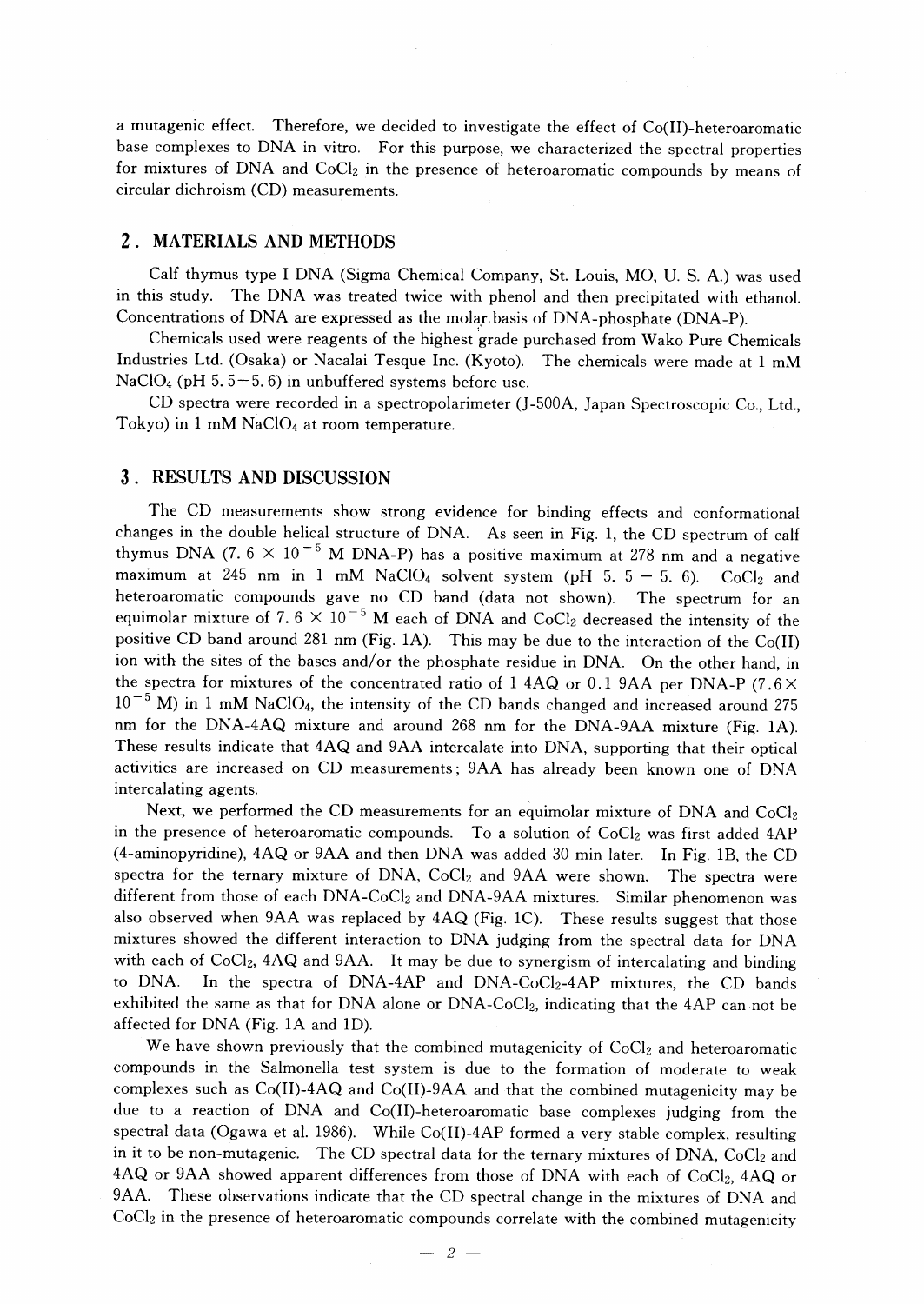for mixutre of CoCl<sub>2</sub> and 4AQ or 9AA in the Salmonella test system. The CD technique may therefore be available for the screening of metal compounds and complexes for their suspected mutagenicity or carcinogenicity. Further studies will be necessary to search the mode of action of metals on DNA.



Fig. 1. CD spectra of DNA with each of CoCl<sub>2</sub>, 4AP, 4AQ and 9AA at 1 mM NaClO<sub>4</sub> (A). The spectra for an equimolar mixture of DNA and CoCl<sub>2</sub> in the presence of 9AA (B), 4AQ (C) or 4AP (D). Numbers indicate ratio of chemicals to DNA-P (7.6  $\times$  10<sup>-5</sup>M).